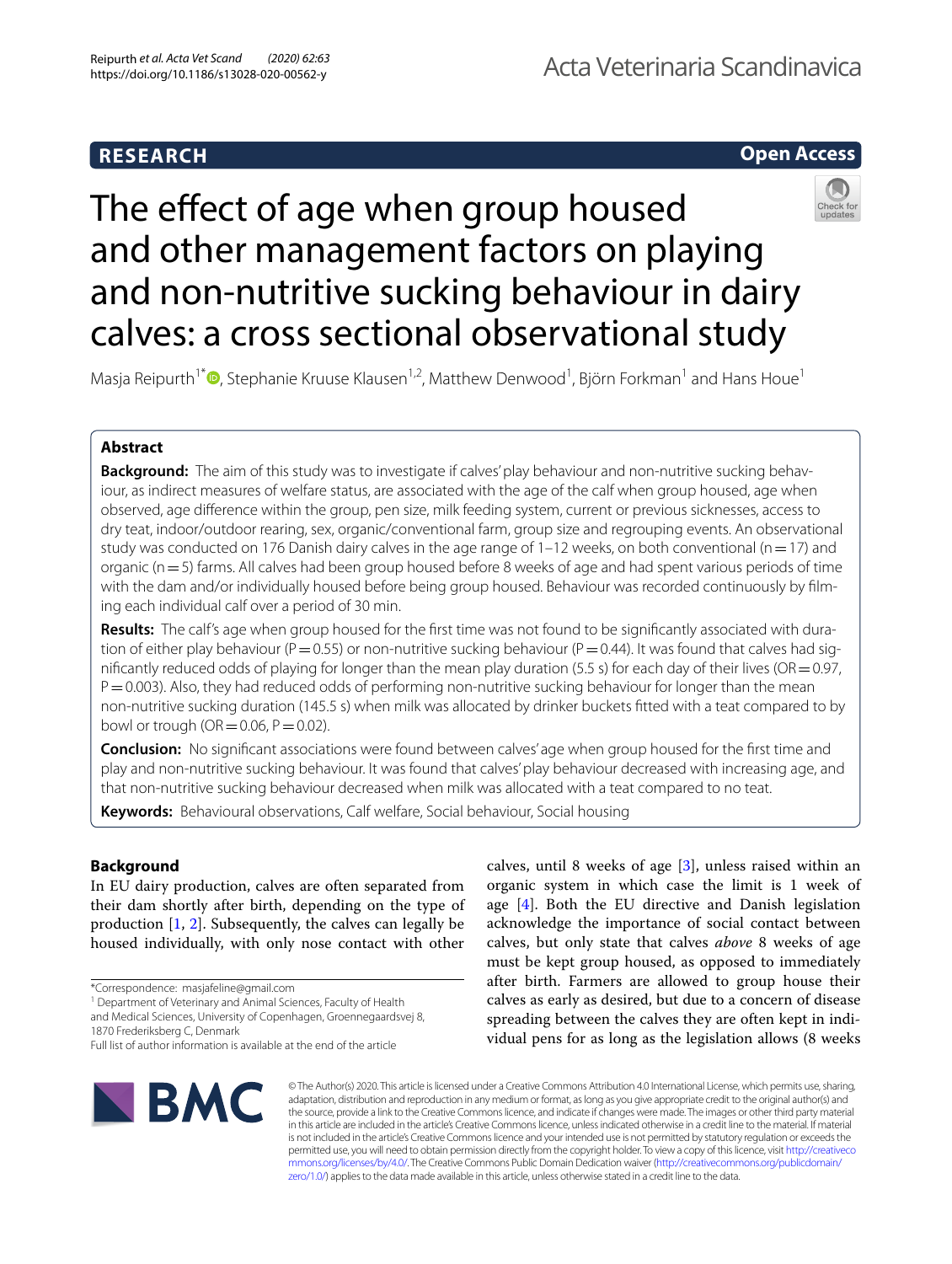of age). The restricted social contact between calves has been criticized in terms of welfare for numerous reasons. Here amongst because non-domesticated calves have a strong social attraction to other calves from the age of 6 to 7 days, forming groups of up to 10 individuals in the wild [\[5](#page-11-4)], and because studies have shown that calves are more motivated to gain access to full contact rather than just nose contact with another calf [[6](#page-11-5)]. Individual housing prevents calves from physical interaction such as play fghting with peers [[7,](#page-11-6) [8\]](#page-11-7), and has been found to be stressful because it offers no social buffering in a period of their lives during which they undergo separation from the dam, start using a drinking apparatus, and are weaned [[9,](#page-11-8) [10](#page-11-9)]. Furthermore, the restricted social contact reduces or removes their possibility of learning social behaviours through interaction with other calves [[6,](#page-11-5) [11](#page-11-10)].

Previous studies have examined behavioural, health and performance efects of the age of the calf when group housed for the frst time. Some studies found no efects of age when group housed: 5-week-old calves that had been group housed 1 day or 3 weeks after separation from their dam had no diferences in the social bonds between them [[12\]](#page-11-11); 6-week-old calves that had been group housed 1 day or 2 weeks after separation from their dam showed no diferences in fear responses [[13\]](#page-11-12), and calves from 3 days of age until 7 weeks of age that had been group housed at 3 days of age or 7 to 14 days of age showed no diferences in health or performance  $[14]$  $[14]$ . However, the last study also found that the calves that were group housed early spent more time playing, but also performing cross sucking, than the calves that were group housed late [\[14\]](#page-11-13).

Other studies found benefts of group housing calves early rather than late: 6-week-old calves that had been group housed at 5 days after separation from their dam had fewer vocalisations after milk weaning than calves group housed at 5 weeks of age [[9\]](#page-11-8); pre-weaned and 10-weeks-old dairy calves' intake of calf starter and daily weight gain was higher for calves that had been pair housed at 6 days of age than calves that had been pair housed at 6 weeks of age [[15\]](#page-11-14), and 7-week-old calves that had been group housed at 6 weeks of age had more difficulties learning reversal tasks and hence reduced abilities to respond to changing environments, than calves group housed at 6 days of age [[16](#page-11-15)].

Lastly, one study found benefts of group housing late rather than early: Calves that were group housed at 6 days of age performed less licking, snifng and more lying than calves that had been group housed at 14 days of age, which they point out could be an indication that introduction into a large group is intimidating for a very young calf, or because social interactions increase with increasing age.

The results of these studies are ambiguous when it comes to determining an optimal age for calves to be group housed. As illustrated in Table [1](#page-1-0), 5 days, 6 days and 2 weeks have been found to have some sort of behavioural or performance beneft, compared to 5 weeks, 6 weeks and 6 days, while there were no benefts between 1 day, 2 weeks and 3 weeks, and both advantages and disadvantages for 1 to 2 days and 7 to 14 days. Hence, there it not yet a clear indication of which age is the most optimal to group house calves in order to achieve the highest level of welfare. Also, there are gaps in the representation of age groups in the studies, meaning not all ages have been examined. The reason for this is that the studies in Table [1](#page-1-0) are experimental and compared fxed ages when group housed with one another, leaving out consideration of all other age stages from 0 to 8 weeks of age.

The aim of this study was to investigate if play behaviour and non-nutritive sucking were associated with the age at which the calves were group housed in order to examine whether calves experience a higher level of welfare if they are group housed before the legislative requirement of 8 weeks. The study is observational and

<span id="page-1-0"></span>

|  |  |  | Table 1 Overview of studies on optimal age for group housing of dairy calves |  |  |  |  |  |
|--|--|--|------------------------------------------------------------------------------|--|--|--|--|--|
|--|--|--|------------------------------------------------------------------------------|--|--|--|--|--|

| Reference               | Calves' ages when tested | Age when group housed (A) | Age<br>when group<br>housed (B) |  |
|-------------------------|--------------------------|---------------------------|---------------------------------|--|
| Abdelfattah et al. [14] | 3 days to 7 weeks        | 2 to 3 days               | 7 to 14 days                    |  |
| Duve and Jensen [12]    | 5 weeks                  | 1 day                     | 3 weeks                         |  |
| Jensen and Larsen [13]  | 6 weeks                  | 1 day                     | 2 weeks                         |  |
| Bolt et al. [9]         | 6 weeks                  | 5 days                    | 5 weeks                         |  |
| Costa et al. [15]       | 4 to 10 weeks            | 6 days                    | 6 weeks                         |  |
| Meagher et al. [16]     | 7 weeks                  | 6 days                    | 6 weeks                         |  |
| Rasmussen et al. [17]   | 1 to 4 weeks             | 6 days                    | 2 weeks                         |  |

The ages marked with bold italic indicates that this age had a beneft over the age without marking. The ages written with italics indicates no diferences between the two ages, or that there are advantages and disadvantages for both ages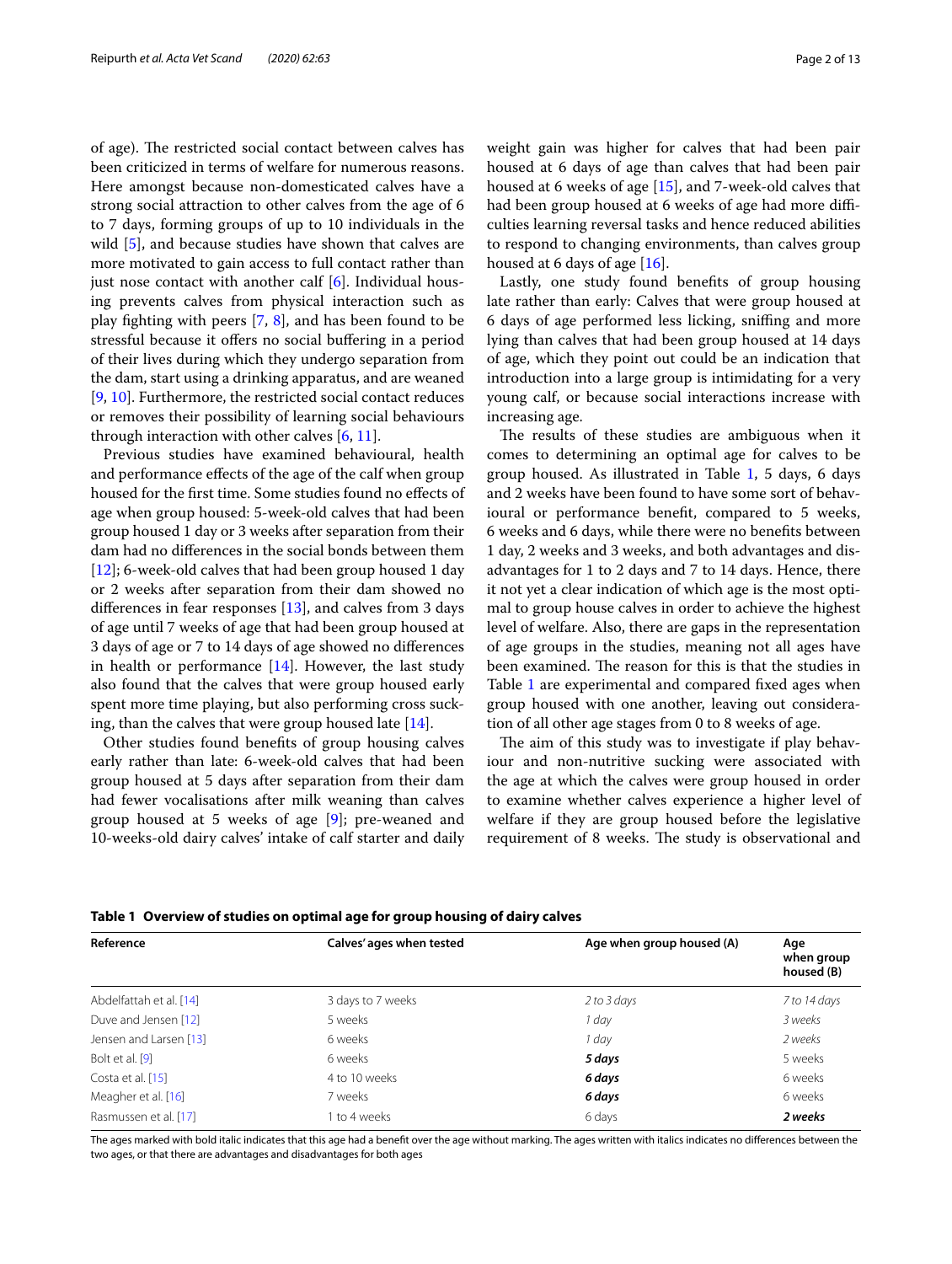includes all ages of calves, as well as all ages when group housed. Play behaviour was used as an indicator of positive welfare since it has been found to be associated with animals experiencing positive emotions [\[18](#page-11-17), [19\]](#page-11-18). Nonnutritive sucking behaviour is caused by an unfulflled motivation to suck the dam's teat  $[20, 21]$  $[20, 21]$  $[20, 21]$  $[20, 21]$ . The act itself can lead to ingestion of non-feed particles which has a direct efect on stomach upset (object-sucking) [\[22\]](#page-11-21) and can result in health problems such as infammation of the navel stump, hairlessness and increased infection risk in the suckled calf (cross-sucking) [\[23](#page-11-22)]. It is therefore used as an indicator of negative welfare.

The hypothesis was that duration of play behaviour would be positively associated, and non-nutritive sucking behaviour negatively associated, with early group housing of calves. Eleven other explanatory variables, including age diference in group, age when flmed, pen size, milk feeding system, current or previous sicknesses, access to dry teat, indoor/outdoor rearing, sex, organic/ conventional farm, group size and regrouping events, were also included in the analysis.

#### **Methods**

#### **Animals and housing**

This study was carried out as an observational study between November 2017 and March 2018. The target population was commercial Danish dairy farms. The source population consisted of dairy farms on Zealand. The sample of farms was obtained by using a list from the Danish Central Herd Register (CHR) in which the Danish Veterinary and Food Administration register Danish herds and livestock  $[24]$  $[24]$ . The first 40 dairy farms on Zealand with more than 100 cows from this list were contacted; this minimum threshold for herd size was intended to result in farms with similar production levels. As the fnal and most essential inclusion criterion, only farms that grouped their calves together before 8 weeks of age (the threshold of the legislative demand in Denmark), and also had a group of calves in which all calves were equal to or younger than 12 weeks were included.

After telephone interviews with all 40 farm owners, a total of 30 out of the original 40 farms were found to meet these inclusion criteria. Of the 30, three would not participate, thus the total sampled population was 27 farms. The sampled population resulted in a total of 252 calves, divided into 51 calf groups, all of which were flmed. Of the 51 recordings, the quality of 13 of the groups, from fve diferent farms, was too low to make observations, due to bad lighting, which meant they had to be discarded. Thus the final sampled population was 176 calves divided into 38 calf-groups (each consisting of between two and nine calves) on 22 diferent farms. All calves were 12 weeks old or younger and were grouped together with at least one other calf before 8 weeks of age.

#### **Data collection**

We wanted to flm the calves at the time of day when they performed the highest frequency of play and nonnutritive sucking behaviour. From previous studies it was found that calves' performance of non-nutritive sucking (cross-sucking) peaked within the frst 10 to 15 min after milk ingestion [\[21\]](#page-11-20) and that play behaviour peaked around 9:00 to 11:00 in the morning, and again around 15:00 to 17:00 in the afternoon  $[5]$  $[5]$ . Therefor filming had to begin either after milk allocation in the morning or afternoon. Milk feeding times on the 22 diferent farms ranged from 04:30 h to 19:00 h. As the sun rises around 08:30 h and sets around 15:30 h in Denmark at the time of year where the study sampling was performed, most farms would allocate milk at least once a day while it was dark. It was decided to flm the calves 60 min after milk had been ingested in the morning, as more farms had morning feedings after 08:30 h, than afternoon milk feedings before 15:30 h. On fve of the farms, however, milk was allocated before sunrise; thus video recordings had to be postponed to the second feeding of the day when the light was sufficient. The video recordings were re-watched for each calf, and behaviour was recorded when the observed calf was no longer drinking milk, and therefore had pulled away from the milk feeding system. No interventions were implemented, and the observers left the barn at least 10 min before the flming began to avoid the calves acting diferently in their presence. To obtain the video recordings, a GOPRO camera (Hero3) was used and placed to ensure the greatest full view of the calves and their pen. Using the recordings, the occurrence of specifc behaviour was sampled for each individual calf ( $n=176$ ), operating a computer event recorder program called BORIS (version 5.1.3) [[25\]](#page-11-24). Videos were recorded and viewed at normal speed. As it was observed that almost all calves laid down and slept or stayed inactive after approximately 25 – 30 min after milk ingestion, the behavioural recording time was reduced to the frst 30 min out of the 60 min of observational recordings. During the behavioural observations, the two response variables, (1) play and (2) non-nutritive sucking, were assessed. Diferentiations between the various categories of play and non-nutritive sucking behaviour, as described in Table [2,](#page-3-0) were not registered, as it was merely the behaviour itself that was the focus of the project, not the diferentiations within the specifc behaviour. Hence, the ethogram (Table [2](#page-3-0)) was simply used to identify the characteristics of the behaviours. The ethogram was developed based on previous published studies  $[18, 26]$  $[18, 26]$  $[18, 26]$  $[18, 26]$ . The time at which play and non-nutritive sucking began and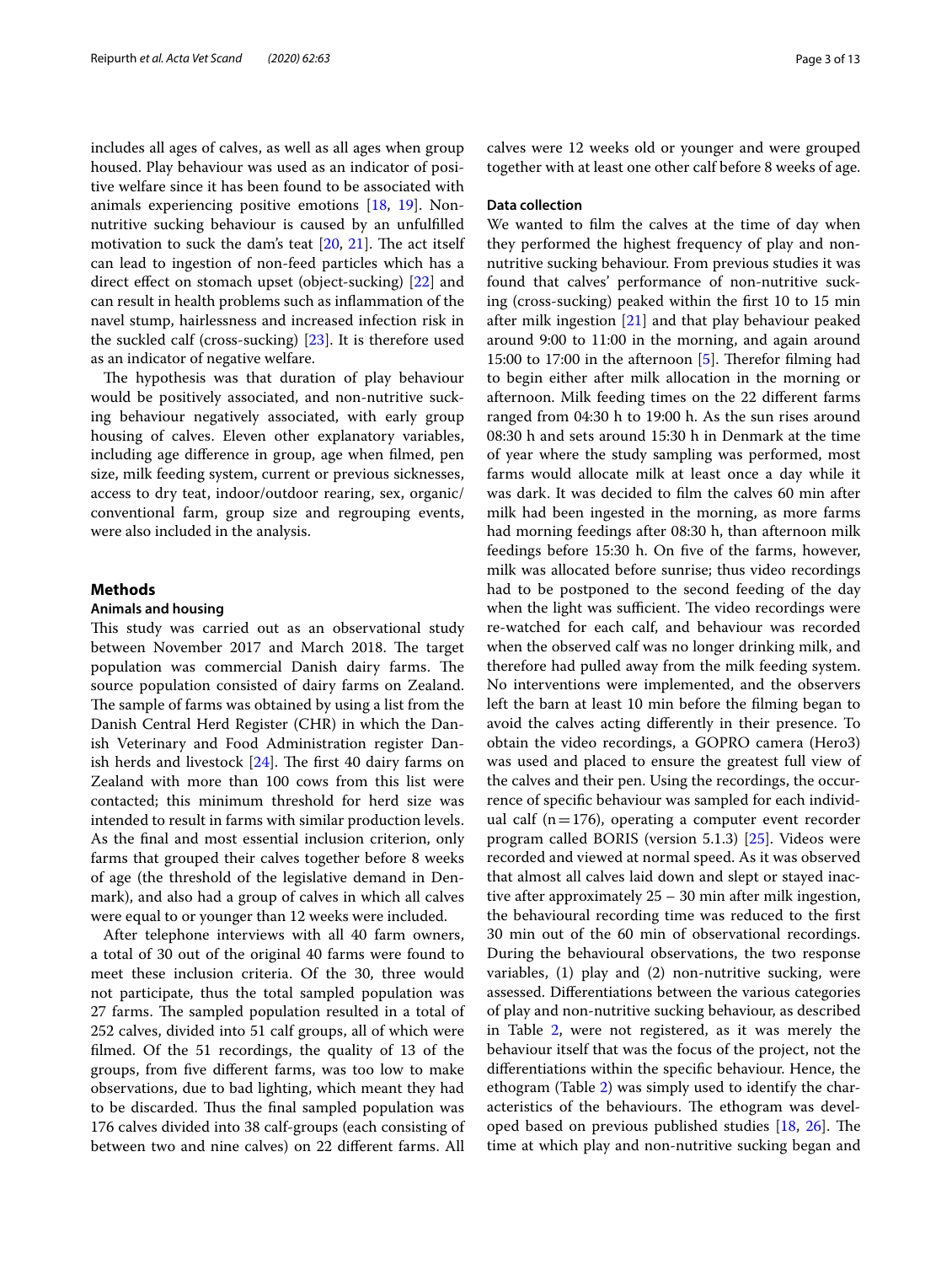| <b>Observed behaviour</b>    | <b>Description</b>                                                                                                           |
|------------------------------|------------------------------------------------------------------------------------------------------------------------------|
| Play                         |                                                                                                                              |
| Galloping/Running            | Calf runs in circles, back and forth and/or in multiple and changeable directions                                            |
| <b>Bucking</b>               | Calf lifts both hind legs from the ground, resulting in a kick where both hind legs are stretched backwards in the air       |
| Jumping and leap             | Calf lifts both forelegs from the ground, and the hind legs may also be lifted from the ground at the end of the<br>sequence |
| Turn                         | Calf suddenly turns in another direction, usually in a jump or running sequence                                              |
| Head shake                   | Calf shakes or rotates its head                                                                                              |
| Frontal pushing or butting   | Calf pushes the frontal part of its head against another calf's head                                                         |
| Non-reproductive mounting    | Calf lifts both forelegs to jump upon another calf's back, side or head                                                      |
| <b>Butting fixtures</b>      | Calf puts the front of its head against an object in the pen such as the bars (usually performed in a standing position)     |
| Butting straw                | Calf kneels in the straw and pushes the front of its head against the straw                                                  |
| Rubbing straw                | Calf kneels in the straw and rubs its head, throat or neck down into the straw                                               |
| Sucking                      |                                                                                                                              |
| Sucking on other individuals | Calf sucks on another calf's ears, udder, foreskin, navel or other head- and body parts                                      |
| Sucking on objects           | Calf sucks on fixtures, including bars, buckets, teats, troughs and all other fixtures in the pen                            |
| Licking objects              | Non-functional licking on fixtures, including bars, buckets, teats, troughs or any other fixture in the pen                  |

#### <span id="page-3-0"></span>**Table 2 Ethogram for play and non-nutritive sucking behaviour**

The ethogram for play behaviour [[18](#page-11-17)] is divided into 10 subcategories and non-nutritive sucking behaviour [[26](#page-11-25)] is divided into three subcategories. No distinction was made between subcategories when observing and recording play and non-nutritive sucking behaviour

ended throughout the behaviour sampling period was recorded as a continuous measurement for each calf. The fnal total duration outcomes (response variable) were measured as how many seconds (s) out of the 30 min the behavioural performance had occurred. In addition to the two behaviours, a third registration, non-identifable behaviour (NIB), was assessed. NIB included situations where the calf had its head out of the pen, or stood behind another calf so that its head movements could not be seen. The purpose of recording NIB duration was to ensure more accurate behavioural durations for nonnutritive sucking behaviour, as a calf could theoretically have performed this behaviour during NIB without it being registered. Therefore NIB duration was subtracted from the 30 min of observation for non-nutritive sucking behaviour when calculating percentage of time spent performing non-nutritive sucking behaviour. Play durations were not corrected for NIB duration, because play behaviour could always be observed even though the calf's head was out of sight, due to large, easily-detectable movements. NIB durations are not presented in the results. Two observers with the same background in animal science carried out the assessments of the behaviour samplings. The total behaviour samplings were divided equally between the two observers.

#### **Reliability**

To ensure that the two observers had been calibrated adequately for assessing the calves' behaviours, a Cohens' Kappa weighted inter-rater agreement test was

performed in R using RStudio (version 1.1.442). The test had two quantiles, with each behaviour divided into two using the mean duration as threshold. The data set used to estimate the level of agreement between the observers consisted of 29 observations (behaviour samplings), and accounted for seven calf-groups where both observers had recorded play and non-nutritive sucking occurrence in the same calves, but independently of each other. The measure of agreement  $(K)$  is adjusted by the agreement by chance, and the weight (*w*) ensures that the degree of disagreement is weighted diferently dependent on the extent of the discrepancy [[27](#page-11-26)].

#### **Explanatory variables**

The explanatory variables were obtained through a number of diferent sources. Most were registered independently on the individual farm by the two observers (pen size, indoor/outdoor rearing, group size, milk feeding system and access to dry teat), while others were sampled by interviewing the farm owner of the specifc farm (calf's age when grouped, current or previous sicknesses, organic/conventional farm and regroupings). Regrouping was defned as any relocation of the calf after its frst introduction to a group. Time of regrouping was not included in the analysis, as the farmers could only rarely remember exact times for the regrouping. How much time the calves spent with the dam prior to group housing could have been an interesting explanatory variable to include in the analysis. However, as with time of regrouping, exact time for when the individual calf was separated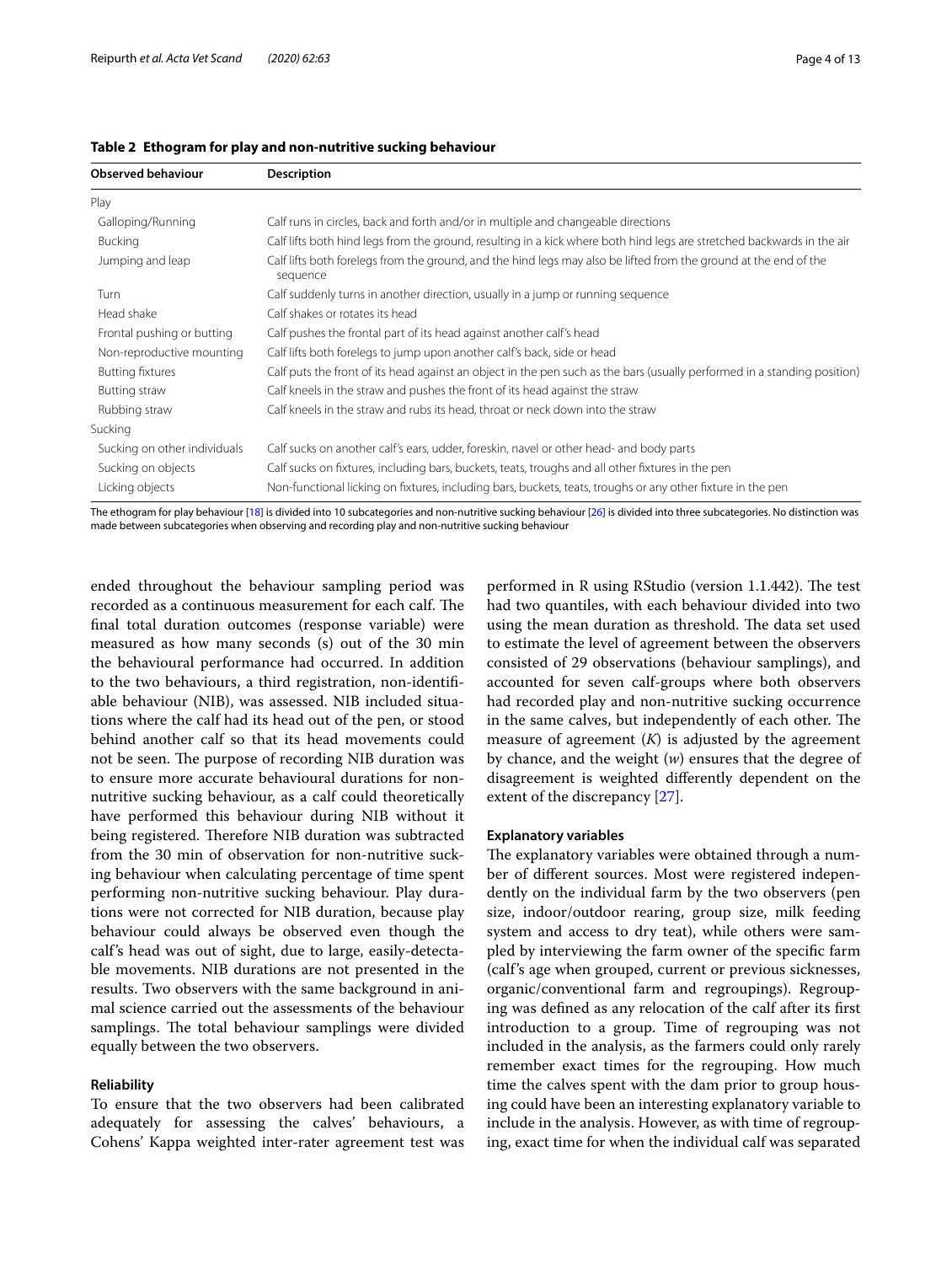from the dam was not possible to extract. Grouping efects of farm and animal group were incorporated using anonymised farm/group labels in order to preserve the grouped structure of the data. The explanatory variables of age when flmed and sex of the calf were deduced using animal-level information from the CHR [\[24](#page-11-23)]. Finally, the explanatory variable for age diference in group was calculated by subtracting the age of the youngest from the oldest calf in the group.

The primary explanatory variable was the calf's age when group housed for the frst time, whereas the rest were secondary explanatory variables (see Table [3](#page-4-0)). All data measured for the response variables (play and non-nutritive sucking behaviour) were quantitative, and data gathered for the explanatory variables were both quantitative ( $n=5$ ) and qualitative ( $n=7$ ). Milk allocation method was originally divided into four categories; "trough", "bowl", "drinker bucket with teat" and "robot", with "trough" as the reference value. However, the categories "robot" and "drinker bucket with teat" were considered to represent the same method of milk allocation and were therefore subsequently merged into a single category "drinker bucket with teat", resulting in three categories in total. Troughs were large enough for all calves in the group to drink from the same trough, whereas bowls, drinker buckets with teats and robots had space for only one calf at the time.

#### **Statistical analyses**

The statistical analyses were performed using the lme4 package [\[28](#page-11-27)] for R, using RStudio (version 1.1.442). For each risk factor, a univariable mixed-efects logistic regression screening stage was conducted at frst, one for each of the outcomes. Afterwards, two separate multivariable mixed-efects logistic regression models were performed, again with all the same variables, one for each of the outcomes. Some variables were signifcant at the univariable stage but were not signifcant within the multivariable model probably due to confounding with other variables. All outcomes (in seconds) for both response variables were dichotomised into high or low performance of behaviour with the same threshold values. The threshold was set as the mean duration, as we could not fnd any categorizations from previous studies of high and low performance of play and non-nutritive sucking behaviour that were relatable to and/or useable for this study. It was assumed that observations of calves within the same calf-group and observations of groups from the same farm were not independent, so random efects of farm  $(n=22)$  and group identification number  $(n=38)$ nested within farm were used in both models. The model equation for the probability  $P(x_i)$  of the *ith* calf to be associated with an outcome above the threshold (play or non-nutritive sucking duration), given a value of the explanatory variable *x* for the *ith*calf*,* with random efects of farm and group identifcation number was:

$$
Logit (P(X_i)) = \alpha + \beta X_i + u_{Farm(i)} + u_{Group(i)}
$$

where  $\alpha$  is the intercept,  $\beta$  is the vector of coefficients, and  $X$  is the vector of predictors for calf  $i$ . The subscript *i* denotes the individual calf in the total sample size, *n*, of calves ( $n=176$ ).  $u_{Farm (i)}$  and  $u_{Group (i)}$  are referred to as the

<span id="page-4-0"></span>

| Table 3 Overview of the explanatory variables $(n = 12)$ included in the observational study |  |
|----------------------------------------------------------------------------------------------|--|
|----------------------------------------------------------------------------------------------|--|

| <b>Population conditions</b> | <b>Explanatory variables</b><br>Quantitative data $=$ Q<br>Qualitative data = $q$ ;<br>q1 nominal and q2 dichotomised | <b>Description</b>                                                                                                       |
|------------------------------|-----------------------------------------------------------------------------------------------------------------------|--------------------------------------------------------------------------------------------------------------------------|
| Individual level             | Age when grouped (Q)                                                                                                  | The decisive age for when calves are housed with other calves for the first time (days)                                  |
|                              | Sex(q2)                                                                                                               | Whether calves were heifer calves (h) or bull calves (b)                                                                 |
|                              | Sickness (q2)                                                                                                         | Whether any calf was sick or had been treated after birth (yes or no)                                                    |
|                              | Space per calf $(Q)$                                                                                                  | The space in the pen per calf $(m2)$                                                                                     |
|                              | Age when filmed $(Q)$                                                                                                 | The individual age of each calf in every calf-group (days)                                                               |
| Group level                  | Indoor- or outdoor rearing (q2)                                                                                       | If calves were placed indoors (i) or outdoors (o)                                                                        |
|                              | Group size $(Q)$                                                                                                      | The number of calves grouped together (number)                                                                           |
|                              | Regrouping (q2)                                                                                                       | Whether calves had been removed or released from the groups (yes or no)                                                  |
|                              | Conventional / organic farm (q2)                                                                                      | If the calf-group came from an organic farm (o) or a conventional farm (c)                                               |
|                              | Age difference in group $(Q)$                                                                                         | The calculated age difference between the youngest and oldest calves in the group<br>(days)                              |
|                              | Milk allocation method (q1)                                                                                           | What type of feeding system the calves get their milk allocated in: bowl, trough, robot,<br>or drinker buckets with teat |
|                              | Accessibility to dry teats (q2)                                                                                       | Whether calves had dry teats in their pen (yes or no)                                                                    |

Of the 12 explanatory variables, fve were recorded at the individual level and seven at the group level. Of the qualitative data (q), only milk allocation method was treated as nominal (q1), while six others were dichotomised (q2) for analyses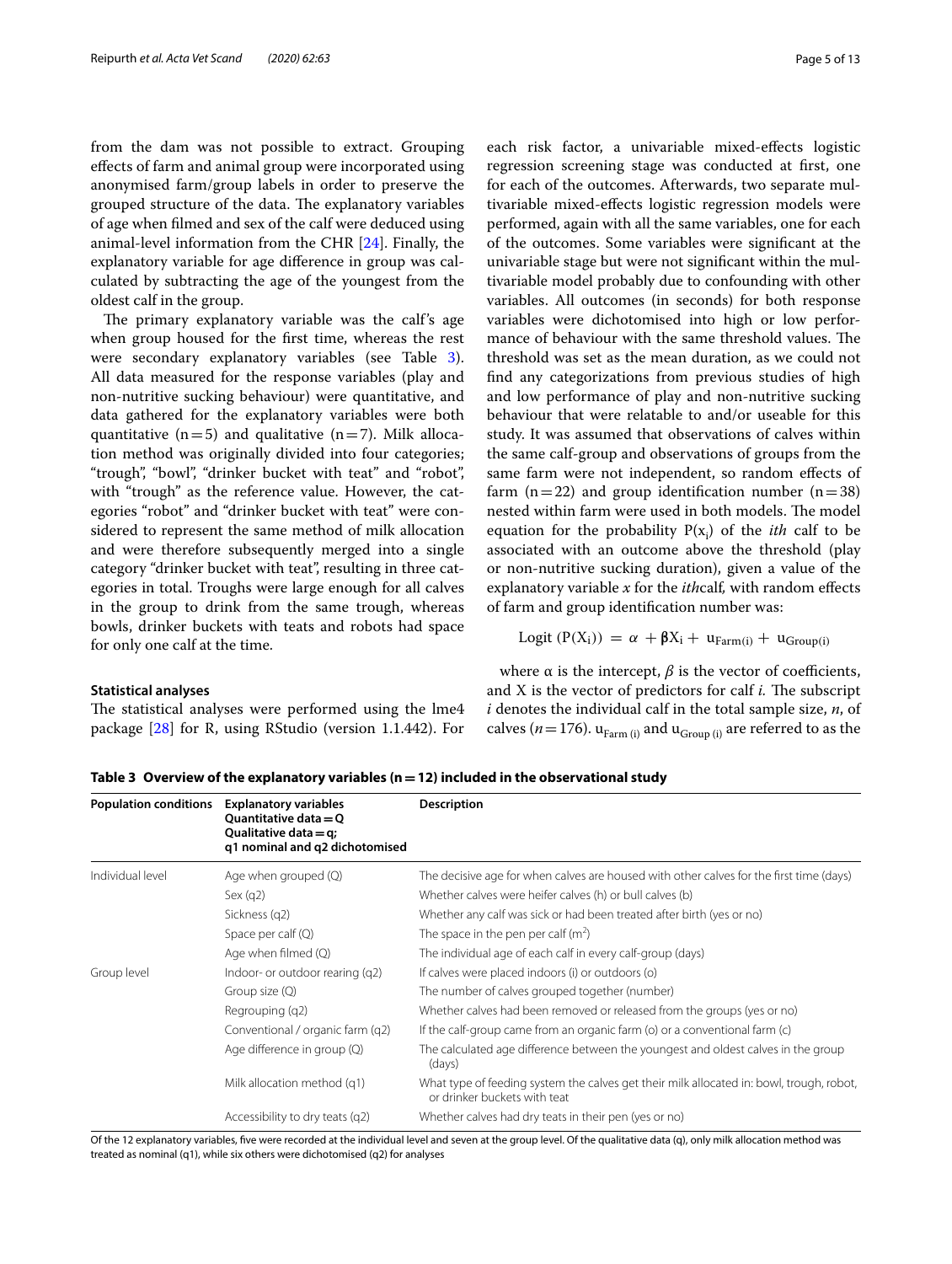random farm- and group identifcation number efect, for the farm or group number of the *ith* calf.

Explanatory variables to be included in the multivariable analyses were selected using backwards elimination based on AIC [[29\]](#page-11-28), starting from a full model and testing all fixed-effect explanatory variables for exclusion. This involved comparing the AIC of the full model to the AIC of a series of models each excluding one of the explanatory variables, and selecting the model with the lowest AIC from this set as the updated model. This procedure was then repeated based on the updated model until no further improvement (i.e. reduction) in AIC could be obtained. The P-values, 95% confidence intervals (CI) and odds ratios (OR) associated with each explanatory variable were then noted from this fnal model. Within these models, OR can be interpreted as the odds ratio for calves to perform play or non-nutritive sucking behaviour with frequency below or above their respective threshold durations. The threshold for a significant result was set at  $P < 0.05$ .

#### **Results**

#### **Reliability**

The values of measure of agreement between the observers (*K*) for play and non-nutritive sucking behaviour were calculated to be 0.69 and 0.65, respectively, which can be interpreted as "good" agreement [\[27\]](#page-11-26).

#### **Descriptive statistics**

The age of the calves varied from  $4$  to  $84$  days (median=52 days), and the age at which they were separated from their dam varied from 3 to 72 h  $(median=24 h)$ . After separation, most of the calves were housed individually before they were housed with other calves. The majority of the calves were group housed within the first week of life  $(n=76)$ , and the rest of the calves were group housed within 2 weeks  $(n=35)$ , 3 weeks  $(n=27)$ , 4 weeks  $(n=36)$  and 5 and 7 weeks (both  $n=1$ ). How much time the calf spent with the dam and/or was individually housed before being group housed varied from 0 to approximately 49 days  $(median=12 \text{ days})$ , depending on various factors such as the calves' individual health status or the individual farmer's standard farm procedures. The number of animals per group ranged from two to nine individuals (median=fve individuals). Pen sizes varied from 1.4 to 9.6 m<sup>2</sup> per calf (median = 2.4 m<sup>2</sup>). Feeding also varied for each calf group in relation to the time of feeding, the amount of milk allocated (between 5 and 12 L milk/ day), and feeding systems used, which varied between trough, bowl, robot and drinker buckets with teat. No calves were given ad libitum access to milk. All calves had ad libitum access to various types of calf starter and hay, and all calves had access to water; most of them had ad libitum access from an automatic water cup, while the rest received water from manually flled water bowls or troughs, or from drinker buckets with a teat. Both sexes were represented, with 145 heifer- and 31 bull calves of various breeds; Holstein, Jersey, Red Danish Dairy cattle or mixed. Maximum, minimum, mean and median durations of play and non-nutritive sucking, measured in s of the total 30 min observation period, and total proportion in percentage of the accurate observation period (30 min minus total NIB duration in s) for all calves,  $(n=176)$  are listed in Table [4.](#page-5-0)

#### **Model results**

Results from the statistical analysis of the examined associations between play and non-nutritive sucking behaviour and the explanatory variables can be seen in Table [5](#page-6-0). P-values, estimates, OR's and 95% CI's of the statistically signifcant explanatory variables throughout backward elimination can be seen in Table [6](#page-6-1). Outcomes (duration in s of play and non-nutritive sucking) recorded during the behavioural observations ( $n=176$ ) for the statistically significant explanatory variables are illustrated in Figs. [1](#page-7-0) and [2](#page-7-1).

According to Fig. [1,](#page-7-0) play behaviour was generally higher for younger than older calves, with a peak in performance at 3 weeks of age (64 s), and lowest for calves at 10 weeks of age (6 s). For the explanatory variable age when flmed, there was a signifcant negative association ( $P = 0.003$ ) for the group of calves that played above the threshold duration (5.5 s), and an OR of 0.97. Hence, the odds of a calf playing above the threshold duration is reduced 0.97 times for every day, or in other words; calf play behaviour decreased by 1.2 times for every 1 week increase in calf age.

#### <span id="page-5-0"></span>**Table 4 Real and proportional time spent performing play and non-nutritive sucking behaviour**

|                            | Max   |       | Min |    |       | Mean  |            | Median |  |
|----------------------------|-------|-------|-----|----|-------|-------|------------|--------|--|
| Play                       | 310 s | 7.2%  | 0 s | 0% | 21 S  | .5%   | <u>.</u> . | 0.3%   |  |
| Non-nutritive suck-<br>ing | 1353s | 79.5% | 0 s | 0% | 223 s | 16.3% | 145 s      | 10.1%  |  |

Total duration in s of the total observational period, and total proportions, in percentage of the accurate observation period (which for non-nutritive sucking behaviour is excluded time spent performing NIB) for all calves ( $n=176$ ), for play and non-nutritive sucking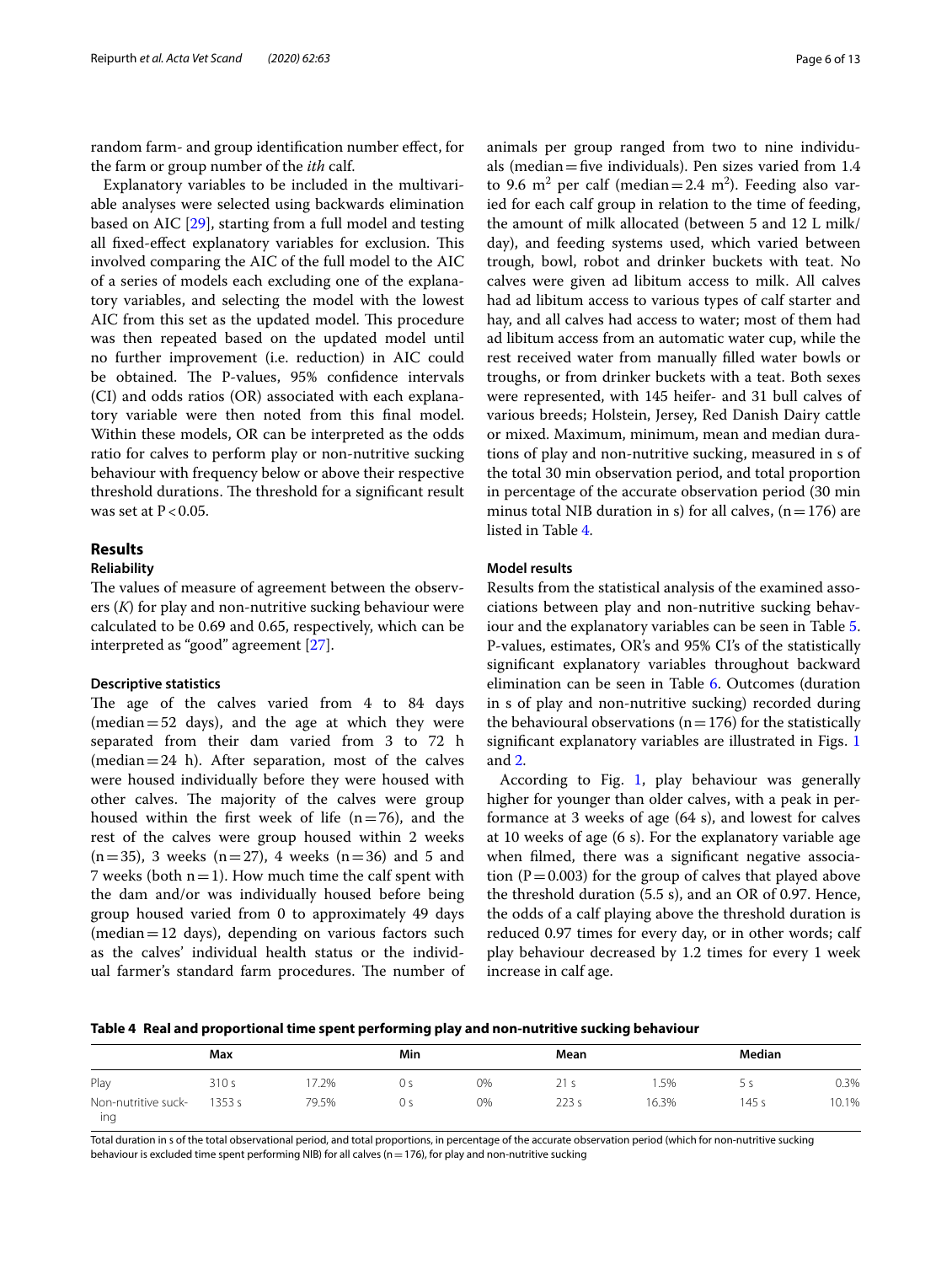|                           | Play    |                 |           |              | Non-nutritive sucking |                 |           |                      |
|---------------------------|---------|-----------------|-----------|--------------|-----------------------|-----------------|-----------|----------------------|
|                           | P-value | <b>Estimate</b> | <b>OR</b> | 95% CI       | P-value               | <b>Estimate</b> | <b>OR</b> | 95% CI               |
| Age when grouped          | 0.72    | $-0.009$        | 0.99      | [0.94; 1.05] | 0.44                  | $-0.03$         | 0.98      | [0.92;1.05]          |
| Age when filmed           | 0.003   | $-0.04$         | 0.97      | [0.93; 0.99] | 0.15                  | 0.02            | 1.02      | [0.99; 1.05]         |
| Age difference in group   | 0.93    | $-0.004$        | 0.99      | [0.95; 1.04] | 0.65                  | 0.009           | 1.009     | [0.97; 1.06]         |
| Group size                | 0.41    | $-0.13$         | 0.88      | [0.63; 1.18] | 0.13                  | 0.24            | 1.27      | [0.95; 1.73]         |
| Space per calf            | 0.09    | 0.25            | 1.29      | [0.97; 1.80] | 0.72                  | 0.07            | 1.07      | [0.77; 1.50]         |
| Sex                       | 0.77    | $-0.18$         | 0.84      | [0.28; 2.43] | 0.93                  | 0.05            | 1.05      | [0.35; 3.23]         |
| Sickness                  | 0.19    | $-0.84$         | 0.43      | [0.10; 1.34] | 0.88                  | 0.12            | 1.13      | [0.24; 4.49]         |
| Organic/conventional farm | 0.50    | 0.37            | 0.69      | [0.26; 2.02] | 0.35                  | $-0.60$         | 0.55      | [0.12; 2.07]         |
| Regrouping                | 0.06    | $-0.97$         | 0.38      | [0.13; 1.09] | 0.96                  | 0.03            | 1.03      | [0.31; 3.84]         |
| Indoor / outdoor rearing  | 0.34    | $-0.58$         | 0.56      | [0.16; 1.80] | 0.79                  | 0.18            | 1.19      | [0.27; 4.42]         |
| Dry teats                 | 0.11    | 0.81            | 2.24      | [0.89; 6.90] | 0.27                  | $-0.68$         | 0.51      | [0.14; 1.46]         |
| Milk allocation method    |         |                 |           |              |                       |                 |           |                      |
| Trough                    |         | $\mathbf 0$     |           |              |                       | $\mathbf{0}$    |           |                      |
| Drinker bucket with teat  | 0.17    | $-1.55$         | 0.21      | [0.04; 0.97] | 0.02                  | $-2.90$         | 0.06      | $[7.90e - 18; 0.28]$ |
| Bowl                      | 0.67    | $-0.42$         | 0.66      | [0.10; 3.75] | 0.57                  | 0.45            | 1.57      | [0.36; 11.46]        |

#### <span id="page-6-0"></span>**Table 5 P-values, estimates, OR's and CI's for all explanatory variables for play and non-nutritive sucking behaviour**

P-values, estimates, OR and 95% CI for OR from the logistic regression analyses of the association between the two response variables (play and non-nutritive sucking) and the 12 explanatory variables. Non-signifcant P-values, OR and CI are noted from immediately before the explanatory variable was dropped based on backwards elimination. Signifcant P-values are marked in italic. For milk allocation method, 'Trough' is the reference to which 'Drinker bucket with teat' and 'bowl' is compared

<span id="page-6-1"></span>**Table 6 P-values, estimates, OR's and 95% CI's of the explanatory variables that came out statistically signifcant (Age when flmed and Milk allocation: Drinker bucket with teat) for both outcomes (play and non-nutritive sucking) throughout backward elimination where 11 other explanatory variables where excluded from the multivariable logistic regression model**

| Drop no        | P-value                | <b>Estimate</b> | <b>OR</b> | 95% CI       | P-value                                                              | <b>Estimate</b> | <b>OR</b> | 95% CI               |  |
|----------------|------------------------|-----------------|-----------|--------------|----------------------------------------------------------------------|-----------------|-----------|----------------------|--|
|                | Play & Age when filmed |                 |           |              | Non-nutritive sucking & Milk allocation: Drinker bucket<br>with teat |                 |           |                      |  |
| 0              | 0.02                   | $-0.031$        | 0.97      | [0.94; 0.99] | 0.37                                                                 | $-1.374$        | 0.25      | [0.02; 1.9]          |  |
|                | 0.013                  | $-0.032$        | 0.97      | [0.94; 0.99] | 0.36                                                                 | $-1.398$        | 0.25      | [0.01; 2.12]         |  |
| $\overline{2}$ | 0.022                  | $-0.028$        | 0.97      | [0.95; 0.99] | 0.37                                                                 | $-1.349$        | 0.26      | [0.01; 1.91]         |  |
| 3              | 0.021                  | $-0.028$        | 0.97      | [0.95:0.99]  | 0.39                                                                 | $-1.253$        | 0.29      | [0.004; 2.36]        |  |
| $\overline{4}$ | 0.022                  | $-0.027$        | 0.97      | [0.95; 0.99] | 0.33                                                                 | $-1.376$        | 0.26      | [0.002; 1.79]        |  |
| 5              | 0.018                  | $-0.028$        | 0.97      | [0.95:0.99]  | 0.29                                                                 | $-1.479$        | 0.23      | [4.49e-07: 2.04]     |  |
| 6              | 0.017                  | $-0.029$        | 0.97      | [0.95; 0.99] | 0.35                                                                 | $-1.305$        | 0.27      | $[5.24e-13; 2.39]$   |  |
| $\overline{7}$ | 0.022                  | $-0.027$        | 0.97      | [0.95:0.99]  | 0.27                                                                 | $-1.517$        | 0.22      | [1.39e-37:1.89]      |  |
| 8              | 0.024                  | $-0.026$        | 0.97      | [0.95; 0.99] | 0.10                                                                 | $-2.291$        | 0.10      | $[2.85e - 31; 0.81]$ |  |
| 9              | 0.006                  | $-0.032$        | 0.97      | [0.95; 0.99] | 0.06                                                                 | $-2.564$        | 0.08      | $[1.82e - 33; 0.59]$ |  |
| 10             | 0.008                  | $-0.032$        | 0.97      | [0.94; 0.99] | 0.02                                                                 | $-2.895$        | 0.06      | [7.90e-18; 0.28]     |  |
| 11             | 0.003                  | $-0.035$        | 0.97      | [0.93; 0.99] |                                                                      |                 |           |                      |  |

Throughout the backward elimination, the estimate for the variable Age when flmed for the outcome Play, varied between  $-0.035$  and  $-0.026$  (difference of 0.009 or 24%,) while OR did not vary and stayed at a solid 0.97 (Table [6\)](#page-6-1). For non-nutritive sucking, the variable Drinker bucket with teat varied between −2.895 and −1.253

(diference of 1.642 or 57%) for the estimate, while OR varied between 0.06 and 0.29.

The explanatory variables age when grouped, age difference in group, regrouping, sickness, group size, sex, organic/conventional farm, indoor/outdoor rearing, space per calf, accessibility to dry teat and milk allocation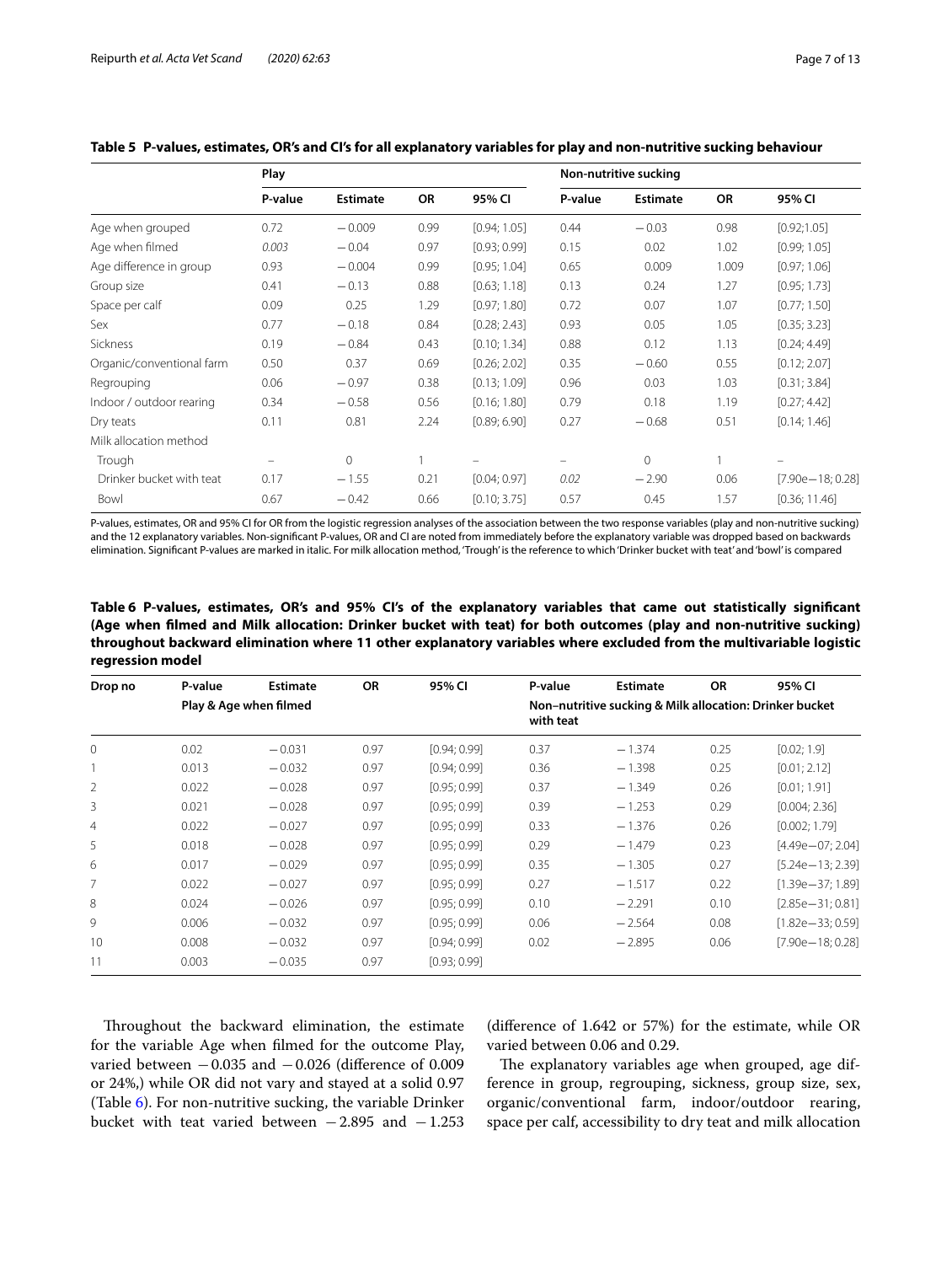

<span id="page-7-0"></span>

<span id="page-7-1"></span>method were not found to be signifcantly associated with play behaviour.

As can be seen in Fig. [2](#page-7-1), non-nutritive sucking durations were on average higher when calves had their milk allocated by trough (243 s), compared to bowl (223 s) or drinker bucket with teat  $(55 s)$ . The statistical analysis showed a signifcant negative association with milk allocation method, specifcally the category "drinker bucket with teat" ( $P=0.02$ ), when the calves had nonnutritive sucking durations above the threshold duration (threshold duration =  $145.5$  s). The estimate for the category "drinker bucket with teat" resulted in an OR of 0.06, hence the odds for a calf that receives its milk in drinker buckets with teat to perform non-nutritive sucking behaviour above the threshold duration were almost 20 times lower than those in the reference category.

The remaining explanatory variables of age when grouped, age when flmed, age diference in group, group size, space per calf, sex, sickness, organic/conventional farm, regrouping, indoor/outdoor rearing and accessibility to dry teats were not found to be signifcantly associated with non-nutritive sucking behaviour.

### **Discussion**

#### **Play behaviour**

One of the two main hypotheses in this study was that play duration would be positively associated with earlier grouping of calves. However, no signifcant association was found between play duration and grouping age in this study ( $P = 0.72$ ).

It was found that there was a negative association between play behaviour and age when flmed. Calves had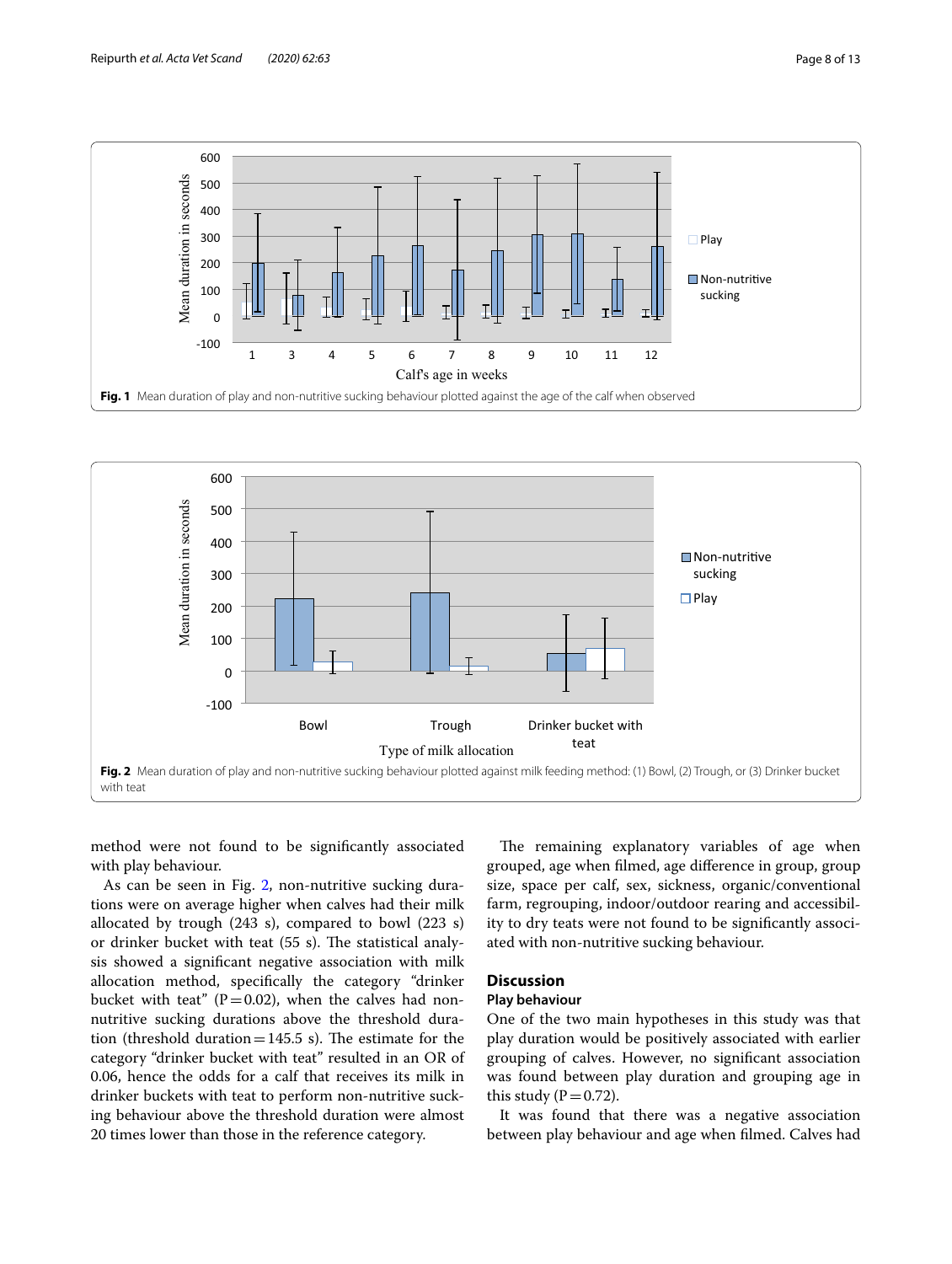reduced odds of 0.97 to perform play behaviour above the threshold (5.5 s) for every day older they became older. This can also be seen in Fig. [1](#page-7-0), where play behaviour shows a tendency to decrease from week 2. In other words, calves are a bit less likely to play the older they become, which is also consistent with results from other studies  $[18, 30, 31]$  $[18, 30, 31]$  $[18, 30, 31]$  $[18, 30, 31]$  $[18, 30, 31]$  $[18, 30, 31]$  $[18, 30, 31]$ . This could indicate that early rather than late grouping of calves might allow for them to perform larger quantities of play behaviour, but a previous study found that total duration of play behaviour did not increase with early rather than late grouping of calves. Only social play, which demands the presence of a peer, increased [\[32](#page-11-31)].

Due to more space per calf in the pens when calves are group housed compared to individually housed [\[26](#page-11-25)], group housing has been found to provide calves with better conditions for performing play behaviour [[18\]](#page-11-17). However, in the current study, no associations were found between space per calf and play behaviour.

Frequency of head butting has previously been found to be higher for 2- to 6-week-old bull calves than heifer calves  $[33]$  $[33]$ . In the current study, there was no significant association between play and sex of the calf, and the behaviours were not divided into subcategories either.

Age when separated from the dam was originally a part of the interview of the farmer in the current study, but data had to be excluded as the estimates were too inexact. This could have been interesting data to include though, as is has previously been found that calves that had been reared by the dam for the frst four days after birth and then group housed until 12 weeks of age had higher spontaneous play behaviour than calves of the same age that had been group housed immediately after birth [\[34](#page-11-33)]. However, there were no diferences in total duration of play behaviour between the treatments in the study.

Many studies have found associations between energy intake and play. Here amongst that weight gain is positively correlated with frequency of locomotor play for 2- and 6-week-old heifer calves [[33\]](#page-11-32), and that low energy intake for calves 6 weeks of age is associated with reduced locomotor play [[35\]](#page-11-34). In accordance with this, it has also been found that calves that got milk from an automatic milk feeder eight times a day initiated more social play than calves that got milk four times a day [[17](#page-11-16)]. An explanation for this could be that more milk feedings makes calves stand up more, and calves standing are probably more motivated to play than calves lying in the hay [\[17](#page-11-16)]. In the current study, all calves received milk twice a day and this data was therefore not used as an explanatory variable.

Play behaviour was used as a measure of welfare in this study, since it has been found to be associated with animals experiencing positive emotions [[18](#page-11-17), [19,](#page-11-18) [31\]](#page-11-30), and being healthy [\[33](#page-11-32)]. However, play behaviour as a welfare measure has also been criticized because the behaviour is performed too rarely to be able to draw any conclusions, and because of the uncertainty regarding whether play reflects a positive emotion or if calves use it as a coping strategy [\[36\]](#page-11-35). One study found that motivation for some, but not all, subcategories of play builds up over time, indicating that there are specifc subcategories of play that are more suited as indicators of welfare than others [[37\]](#page-11-36). Diferences between social- and non-social play behaviour were not registered in the current study.

The sampling in this study was conducted during wintertime, which led to some complications in regard to daylight. On fve of the 22 farms, recordings had to be postponed to the second milk feeding of the day, when light was sufficient. Previous studies found that calves had higher peaks of play between 09:00 h and 11:00 h in the morning  $[5]$  $[5]$ , meaning that recordings on the five farms theoretically could take place outside peak time. Consequently, time of day for recording could be a source of bias resulting in outcomes with underestimated durations of play behaviour from the calves flmed in the evening. Another source of bias could be the behavioural video observations, as some of the calves' movements could be misinterpreted as play behaviour. One example could be head shake, which in theory could be both a play behaviour, but also caused by en ear infection in the calf, or a sign of frustration  $[33]$ . This could lead to a small over- or underestimated recording of play behaviour.

To summarize, no association was found between play duration and age when frst group housed. Play duration was found to be associated with age when flmed, indicating that calves play less the older they become. Since age when flmed was confounded with age at grouping no conclusion regarding the efect of treatment on play behaviour could be reached.

#### **Non-nutritive sucking behaviour**

It was hypothesized that non-nutritive sucking behaviour would be negatively associated with earlier group housing of calves. In this study, no signifcant association was found between non-nutritive sucking duration and age when grouped. This is in accordance with Größbacher et al. [[38](#page-11-37)] who found that age at grouping did not have a signifcant efect on cross-sucking for Simmental calves.

It was found that there was a negative association between non-nutritive sucking and feeding with Drinker bucket with teat. Calves had reduced odds of 0.06 to perform non-nutritive sucking behaviour above the threshold (145.5 s) when their milk was allocated by drinker buckets with teat compared to calves ofered milk in bowls and troughs. In other words, calves performed less non-nutritive sucking behaviour when milk was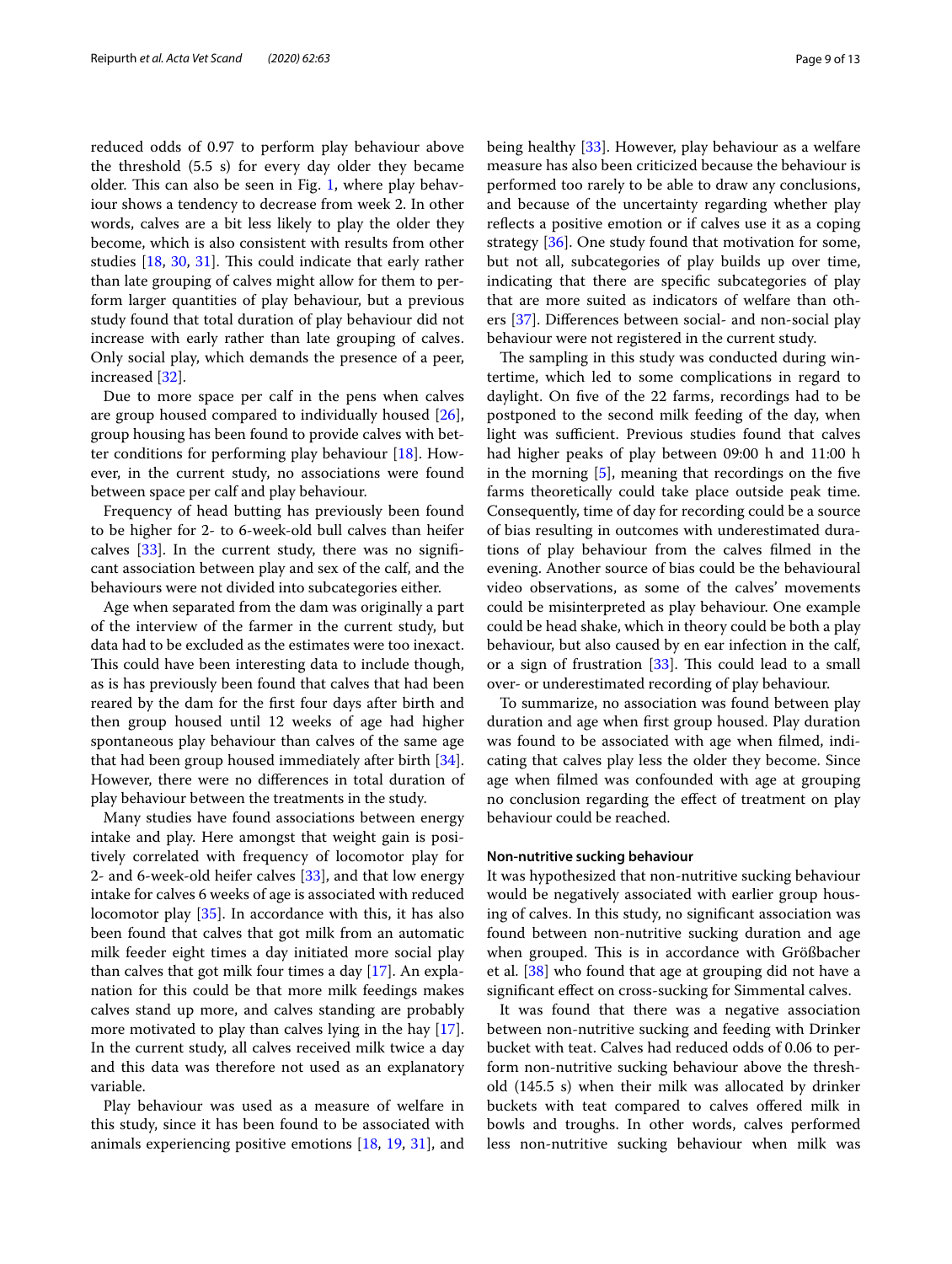allocated by teat. The difference is also seen in Fig.  $2$ , where milk allocation that does not include teats results in non-nutritive sucking durations of 535% higher than milk allocation by teat (average of 87 s versus 465 s). This could indicate that milk ingested with the possibility to suck on a teat to a greater extent satisfes calves' motivation to suck, compared to milk offered by bowl or trough (where milk is ingested without the possibility to suck on a teat). This is in agreement with previous studies who found signifcantly less non-nutritive sucking in calves that were offered milk by buckets fitted with a teat, compared to buckets without teats [[39](#page-11-38), [40](#page-11-39)], and that duration of sucking at buckets ftted with a teat was negatively correlated with the duration of cross-sucking [[38\]](#page-11-37). Another study, however, found that there were no diferences in cross-sucking between 8-week-old calves that had been allocated water with a nipple from the second day after birth until weaning, compared to water allocation without the possibility to suck on a nipple  $[41]$  $[41]$ . Hence, nonnutritive sucking appears to multifactorial, and not solely dependent on access to teat or nipple. Cross-sucking may be related to hunger [[42,](#page-12-0) [43](#page-12-1)], and if this is assumed, then cross-sucking may be reduced by ensuring proper milk allowance to calves that are grouped together. Feeding with a teat with smaller tube diameter (1.5 mm compared to 3.0 and 6.0 mm) has also been found to decrease duration of non-nutritive sucking, indicating that the speed in which the calf receives milk by teat has an effect on nonnutritive sucking [[43\]](#page-12-1). However, is has also been found that milk flow and portion size had no effect on occurrence of cross-sucking, but that bull calves performed and received more cross-sucking than heifer calves  $[44]$  $[44]$ . In this study, there were no significant differences between duration of non-nutritive sucking and calf's gender.

In a previous study it was found that number of milk allocations had an infuence on non-nutritive sucking. They found that calves that got milk allocated eight times a day from an automatic milk feeder sucked the empty teat more often than the calves that got milk four times a day [[17\]](#page-11-16), possibly because non-nutritive sucking is motivated by the taste of milk [[21\]](#page-11-20). In the present study all calves received milk two times per day, hence number of milk allocations were not included as a response variable. Milk allowance and milk flow (due to various feeding systems) however, differed for each calf-group  $(n=38)$ . These variables were indirectly accounted for, as calfgroups and farms were included in the models as random efects.

Breed could have been a possible explanatory variable for non-nutritive sucking behaviour, as cross-sucking has been found to be more common among Jersey calves compared to other dairy breeds [[45\]](#page-12-3). However, in this study, breed was not included as explanatory variable, as most of the calves were mixes of several diferent breeds.

To facilitate the assessments, the recorded behaviours were limited to two behaviours, with no diferentiation of the behavioural sub-categories. Therefore, it is not possible to say how much of the behavioural performances were social or individual. For example, while both categories of sucking behaviour are non-nutritive, and are symptoms of a motivation to suck and/or sign of hunger [\[46](#page-12-4)], cross-sucking directly impacts the welfare of the receiving calf negatively because it can lead to, e.g., naval infection  $[23]$  $[23]$ . The specific category of non-nutritive sucking behaviour does probably not afect the welfare of the observed calf on an individual level. However, it would have been benefcial to be able to specify which explanatory variables had an infuence on cross-sucking, as this category of non-nutritive sucking behaviour on a group level is associated with a higher decrease in welfare than object sucking.

To summarize, no association was found between nonnutritive sucking behaviour and age when grouped. It was found that non-nutritive sucking behaviour is associated with the "drinker bucket with a teat" feeding system, indicating that calves will perform less non-nutritive sucking behaviour if they are allocated milk from a bucket with a teat, compared to bowl or trough without teats.

#### **Welfare**

While there are not too many studies examining the efects of calves' age when group housed in relation to welfare, there are a number of studies on individual versus group housed calves using measures such as health, production, behaviour, etc., as indirect measures of welfare. Though age at introduction into a group is not included as an explanatory variable in any of the studies, the results are still of relevance as they can indicate in which environment the calf experiences the highest level of welfare, health, etc., and hence in which environment it makes sense to house the calves in until they legally have to be group housed at 8 weeks of age.

Amongst the negative efects in group housed calves compared with individually housed calves are increased incidence of diseases [\[13,](#page-11-12) [47](#page-12-5), [48](#page-12-6)], reduced feed intake and weight gain [\[47](#page-12-5)] and higher mortality [[49–](#page-12-7)[51](#page-12-8)]. Others have found positive efects from providing social contact between pre-weaned dairy calves rather than housing them individually, such as higher total feed intake [\[32,](#page-11-31) [52](#page-12-9), [53\]](#page-12-10), higher weight gain and growth [\[32](#page-11-31), [54](#page-12-11), [55\]](#page-12-12), stronger bonds with other calves [[9,](#page-11-8) [11,](#page-11-10) [12\]](#page-11-11), improved social confdence and development of normal social responses [[56–](#page-12-13) [58\]](#page-12-14), higher activity level [\[53,](#page-12-10) [59](#page-12-15)], more play behaviour [[18,](#page-11-17) [57,](#page-12-16) [59\]](#page-12-15), decrease in restlessness [[53](#page-12-10)], higher social ranks [[11](#page-11-10), [60,](#page-12-17) [61\]](#page-12-18), lower anxiety/fear/stress responses [[57](#page-12-16),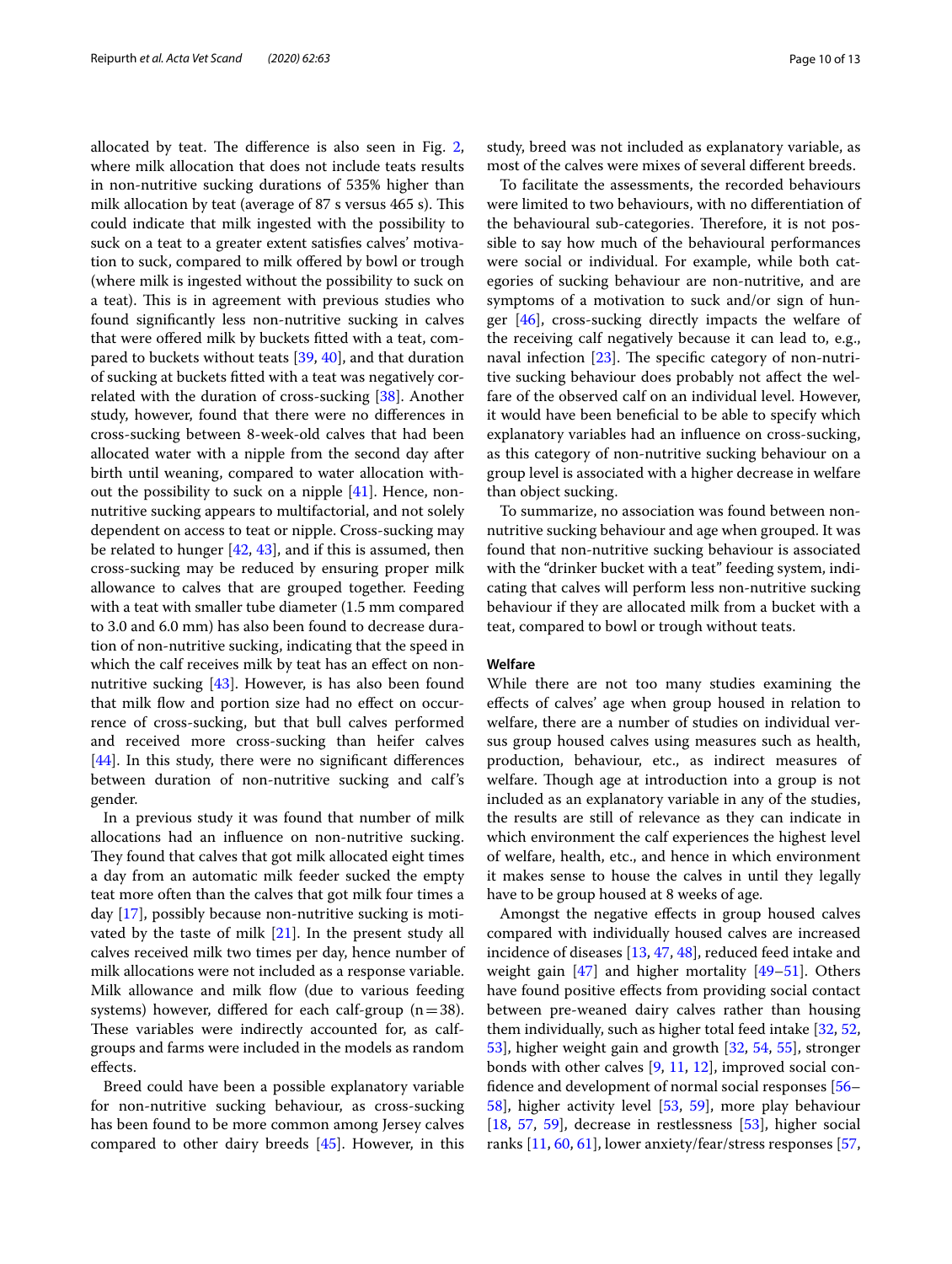[62,](#page-12-19) [63\]](#page-12-20), higher optimism [\[64\]](#page-12-21) and better performance in cognitive tasks and earlier learning [\[65,](#page-12-22) [66](#page-12-23)].

Hence, the studies of individual versus group housing of calves seem to indicate that group housing generally has a negative efect on health, but a positive efect on performance, behaviour, cognitive benefts and welfare. Although it appears that the majority of studies indicate that group housed calves experience a higher level of welfare in some aspects, it cannot be logically deduced that earlier group housing of calves automatically increases the number of days with higher level of welfare for calves.

The aim of this study was partly to discover, whether calves had increased level of welfare when group housed early rather than late. From previous studies, it appears that group housed calves experience a higher level of welfare than individually housed calves. Lowering the age at which calves are group housed for the frst time could therefore possibly increase the calves' welfare, but the optimal age for grouping merits further research. In this study, no conclusions can be made as to whether calves have increased welfare when group housed earlier, based on performance of play behaviour and nonnutritive sucking. In the present study there was such a strong efect of age on play performance over even a comparatively short time period which makes it impossible to directly compare the play behaviour between the diferent ages of grouping. However, as cross sucking in previous studies has been associated with a decrease in welfare for the receiving calf, it is probable that milk allocation with the use of a teat increases welfare for the calf.

#### **Methods and statistical analyses**

The measure of agreement  $(K)$  from the Cohens' Kappa  $(w)$  test resulted in "good" agreements. The reason for the *K* not being higher for non-nutritive sucking behaviour is probably the fact that the performance of non-nutritive sucking behaviour could easily be misinterpreted as a performance of grooming behaviour where the calf, e.g., rubs another calf with its mouth. Play is a behaviour that is quite easily detectible due to its large movements. Logically, it should therefore result in a relatively larger *K* than for non-nutritive sucking behaviour, but this was not the case. Diferences in recordings of the duration of the behaviour could be caused by the short pauses in between the different movements. These could both be interpreted as the end of a play session, or as a part of the play session where the calf takes a few seconds to calculate the next move.

In this study, twelve explanatory variables were used within the same multivariable logistic regression model in an efort to deal with confounding due to correlation between these explanatory variables. However, the

correlation present between these explanatory variables may have resulted in elimination of biologically important variables during the backward elimination process. For example, the estimate for the variable Age when filmed (for the outcome play) varied between  $-0.035$ and −0.026 during the backwards elimination process depending on the presence of other explanatory variables within the model (Table  $6$ ). The difference between the two estimates is 0.009, or 24%, which is large enough to consider the variable to be a confounder [[27](#page-11-26)]. However, the direction of the association between play and Age when flmed is consistent, so although the diference between the estimates indicates that statistical confounding is present, we do not believe that this afects the biological conclusions made. Similarly, the estimate of the association between non-nutritive sucking and the variable Drinker bucket with teat varied between −2.895 and −1.253; i.e. a diference of 1.642 or 57%. Again, the diference between the estimates indicates that the variables are confounded [[27\]](#page-11-26). In this case the direction of the efect is also consistent, although an OR varying between 0.06 and 0.29 suggests caution in interpreting the true strength of the association.

#### **Conclusions**

Calves' age when group housed was not associated with play or non-nutritive sucking behaviour in this study. Calves' play behaviour decreases the older they become, and their non-nutritive sucking behaviour decreases when milk is allocated with a teat.

#### **Acknowledgements**

The preparation of this article was funded by the University of Copenhagen, Department of Veterinary and Animal Sciences. The funding source had no involvement in the conducting of the research or preparation of the article. The authors would like to thank the 27 Danish dairy farmers for their time, hospitality and help throughout the process of gathering data. This project would not have been possible without their corporation.

#### **Prior publication**

Data have not been published previously.

#### **Authors' contributions**

MR and SKK sampled and analysed data, and discussed results. MR wrote the article. HH and BF helped MR and SKK design the study and guided through the whole project. MD helped with statistics and data analysis. All authors participated and contributed to interpretation and discussion of the results. All authors have read and approved the fnal version of this manuscript.

#### **Funding**

This study was funded by Department of Veterinary and Animal Sciences, Faculty of Health and Medical Sciences, University of Copenhagen.

#### **Availability of data and materials**

The datasets used and/or analysed during the current study are available from the corresponding author on reasonable request.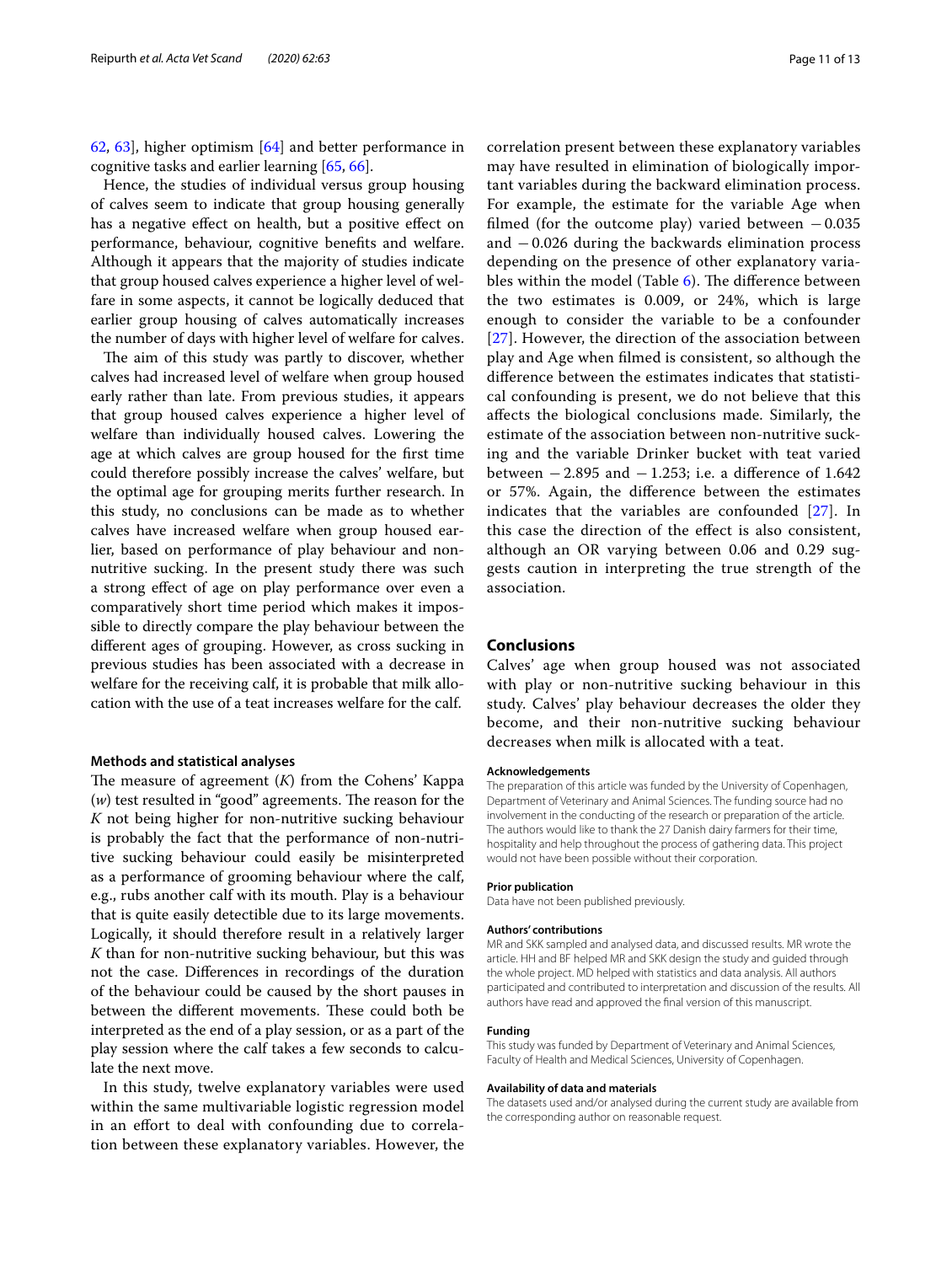#### **Ethics approval and consent to participate**

This study did not require official or institutional ethical approval. The animals were handled according to high ethical standards and national legislation.

#### **Consent for publication**

Not applicable.

#### **Competing interests**

The authors declare that they have no competing interests.

#### **Author details**

<sup>1</sup> Department of Veterinary and Animal Sciences, Faculty of Health and Medical Sciences, University of Copenhagen, Groennegaardsvej 8, 1870 Frederiksberg C, Denmark.<sup>2</sup> Present Address: World Animal Protection Denmark, Amagertorv 29, 2nd floor, DK-1160 Copenhagen, Denmark.

# Received: 30 August 2019 Accepted: 11 November 2020

#### **References**

- <span id="page-11-0"></span>1. Landbrugsstyrelsen. Vejledning om økologisk jordbrugsproduktion. 2019. [https://lbst.dk/fleadmin/user\\_upload/NaturErhverv/Filer/Indsatsomr](https://lbst.dk/fileadmin/user_upload/NaturErhverv/Filer/Indsatsomraader/Oekologi/Jordbrugsbedrifter/Vejledning_til_oekologisk_jordbrugsproduktion/OEkologivejledning_februar2020.pdf) [aader/Oekologi/Jordbrugsbedrifter/Vejledning\\_til\\_oekologisk\\_jordb](https://lbst.dk/fileadmin/user_upload/NaturErhverv/Filer/Indsatsomraader/Oekologi/Jordbrugsbedrifter/Vejledning_til_oekologisk_jordbrugsproduktion/OEkologivejledning_februar2020.pdf) [rugsproduktion/OEkologivejledning\\_februar2020.pdf](https://lbst.dk/fileadmin/user_upload/NaturErhverv/Filer/Indsatsomraader/Oekologi/Jordbrugsbedrifter/Vejledning_til_oekologisk_jordbrugsproduktion/OEkologivejledning_februar2020.pdf). Accessed 30 Jul 2019.
- <span id="page-11-1"></span>2. Miljø-og Fødevareministeriet. Bekendtgørelse om mindstekrav til beskyttelse af landbrugsdyr. 2012. [https://www.retsinformation.dk/forms/r0710](https://www.retsinformation.dk/forms/r0710.aspx?id=880) [.aspx?id](https://www.retsinformation.dk/forms/r0710.aspx?id=880)=880. Accessed 12 Aug 2018.
- <span id="page-11-2"></span>3. Miljø- og Fødevareministeriet. Lov om hold af malkekvæg og afkom af mælkekvæg. Lov nr. 520. 2010. [https://www.retsinformation.dk/eli/](https://www.retsinformation.dk/eli/lta/2017/58) [lta/2017/58](https://www.retsinformation.dk/eli/lta/2017/58). Accessed 15 Jul 2018.
- <span id="page-11-3"></span>4. Dansk Kvæg. Fællesopstaldning af kalve. 2005. [https://sp.landbrugsinfo.](https://sp.landbrugsinfo.dk/Oekologi/Filer/opstkalve.pdf) [dk/Oekologi/Filer/opstkalve.pdf.](https://sp.landbrugsinfo.dk/Oekologi/Filer/opstkalve.pdf) Accessed 1 Sep 2018.
- <span id="page-11-4"></span>5. Vitale AF, Papini M, Tenucci M, Papini M, Lovari S. Social behaviour of the calves of semi-wild maremma cattle. Appl Anim Behav Sci. 1986;16:217–31.
- <span id="page-11-5"></span>6. Holm L, Jensen MB, Jeppesen LL. Calves' motivation for acces to two difrent types of social contact measured by operant conditioning. Appl Anim Behav Sci. 2002;79:175–94.
- <span id="page-11-6"></span>7. Færevik G, Jensen MB, Bøe KE. Dairy calves social preferences and the signifcance of a companion animal during separation from the group. Appl Anim Behav Sci. 2006;99:205–21.
- <span id="page-11-7"></span>8. Jensen MB, Vestergaard KS, Krohn CC, Munksgaard L. Effect of single versus group housing and space allowance on responses of calves during open-feld tests. Appl Anim Behav Sci. 1997;54:109–21.
- <span id="page-11-8"></span>9. Bolt SL, Boyland NK, Mlynski DT, James R, Croft DP. Pair Housing of dairy calves and age at pairing: effects on weaning stress, health, Production and Social Networks. PLoS ONE. 2017. [https://doi.org/10.1371/journ](https://doi.org/10.1371/journal.pone.0166926) [al.pone.0166926.](https://doi.org/10.1371/journal.pone.0166926)
- <span id="page-11-9"></span>10. Creel SR, Albright JL. The effects of neonatal social isolation on the behavior and endocrine function of Holstein calves. Appl Anim Behav Sci. 1988;21:293–306.
- <span id="page-11-10"></span>11. Broom D, Leaver J. Efects of group-rearing or partial isolation on later social behaviour of calves. Anim Behav. 1978;26:1255–63.
- <span id="page-11-11"></span>12. Duve LR, Jensen MB. The level of social contact afects social behaviour in pre-weaned dairy calves. Appl Anim Behav Sci. 2011. [https://doi.](https://doi.org/10.1016/j.applanim.2011.08.014) [org/10.1016/j.applanim.2011.08.014.](https://doi.org/10.1016/j.applanim.2011.08.014)
- <span id="page-11-12"></span>13. Jensen MB, Larsen LE. Efects of level of social contact on dairy calf behavior and health. J Dairy Sci. 2014;97:5035–44.
- <span id="page-11-13"></span>14. Abdelfattah EM, Karousa MM, Lay Jr DC, Marchant-Forde JN, Eicher SD. Short communication: effect of age at group housing on behavior, cortisol, health, and leukocyte diferential counts of neonatal bull dairy calves 1. J Dairy Sci. 2018. <https://doi.org/10.3168/jds.2017-12632>.
- <span id="page-11-14"></span>15. Costa JHC, Meagher RK, von Keyserlingk MAG, Weary DM. Early pair housing increases solid feed intake and weight gains in dairy calves. J Dairy Sci. 2015;98:6381–6.
- <span id="page-11-15"></span>16. Meagher RK, Daros RR, Costa HC, Von Keyserlingk MAG. Efects of degree and timing of social housing on reversal learning and response to novel

objects in dairy calves. PLoS ONE. 2015. [https://doi.org/10.1371/journ](https://doi.org/10.1371/journal.pone.0132828) [al.pone.0132828.](https://doi.org/10.1371/journal.pone.0132828)

- <span id="page-11-16"></span>17. Rasmussen L, Bak M, Lau L. The effect of age at introduction and number of milk-portions on the behaviour of group housed dairy calves fed by a computer controlled milk feeder. Appl Anim Behav Sci. 2006;100:153–63.
- <span id="page-11-17"></span>18. Jensen MB, Vestergaard KS, Krohn CC. Play behaviour in dairy calves kept in pens: the effect of social contact and space allowance. Appl Anim Behav Sci. 1998;56:97–108.
- <span id="page-11-18"></span>19. Boissy A, Manteuffel G, Jensen MB, Moe RO, Spruijt B, Keeling LJ, et al. Assessment of positive emotions in animals to improve their welfare. Physiol Behav. 2007;92:375–97.
- <span id="page-11-19"></span>20. de Passillé AM, Metz JHM, Mekking P, Wiepkema PR. Does drinking milk stimulate sucking in young calves? Appl Anim Behav Sci. 1992;34:23–36.
- <span id="page-11-20"></span>21. Lidfors LM. Cross-sucking in group-housed dairy calves before and after weaning off milk. Appl Anim Behav Sci. 1993;38:15-24.
- <span id="page-11-21"></span>22. Broom D. Animal Welfare: concepts and measurement. J Anim Sci. 1991. <https://doi.org/10.2527/1991.69104167x>.
- <span id="page-11-22"></span>23. de Passillé AM. Sucking motivation and related problems in calves. Appl Anim Behav Sci. 2001;72:175–87.
- <span id="page-11-23"></span>24. Fødevarestyrelsen. Det Centrale HusdyrbrugsRegister (CHR). 2019. [https](https://www.foedevarestyrelsen.dk/Leksikon/Sider/Centrale-HusdyrbrugsRegister,-CHR.aspx) [://www.foedevarestyrelsen.dk/Leksikon/Sider/Centrale-HusdyrbrugsRegi](https://www.foedevarestyrelsen.dk/Leksikon/Sider/Centrale-HusdyrbrugsRegister,-CHR.aspx) [ster,-CHR.aspx.](https://www.foedevarestyrelsen.dk/Leksikon/Sider/Centrale-HusdyrbrugsRegister,-CHR.aspx) Accessed 10 Mar 2019.
- <span id="page-11-24"></span>25. Friard O, Gamba M. BORIS: a free, versatile open-source event-logging software for video/audio coding and live observations. Methods Ecol Evol. 2016. [https://doi.org/10.1111/2041-210X.12584.](https://doi.org/10.1111/2041-210X.12584)
- <span id="page-11-25"></span>26. Chua B, Coenen E, van Delen J, Weary DM. Efects of pair versus individual housing on the behavior and performance of dairy calves. J Dairy Sci. 2002;85:360–4.
- <span id="page-11-26"></span>27. Houe H, Ersbøll A, Toft N. Introduction to Veterinary Epidemiology. 1st ed. Frederiksberg: Biofolia; 2004.
- <span id="page-11-27"></span>28. Bates D, Mächler M, Bolker B, Walker S. Fitting Linear Mixed-Efects Models Using lme4. J Stat Softw. 2015. <https://doi.org/10.18637/jss.v067.i01>.
- <span id="page-11-28"></span>29. Shang J, Cavanaugh JE. Bootstrap variants of the Akaike information criterion for mixed model selection. Comput Stat Data Anal. 2008;52:2004–21.
- <span id="page-11-29"></span>30. Jensen MB, Kyhn R. Play behaviour in group-housed dairy calves, the efect of space allowance. Appl Anim Behav Sci. 2000;67:35–46.
- <span id="page-11-30"></span>31. Krachun C, Rushen J, de Passillé AM. Play behaviour in dairy calves is reduced by weaning and by a low energy intake. Appl Anim Behav Sci. 2010;122:71–6.
- <span id="page-11-31"></span>32. Jensen MB, Duve LR, Weary DM. Pair housing and enhanced milk allowance increase play behavior and improve performance in dairy calves. J Dairy Sci. 2015;98:2568–75.
- <span id="page-11-32"></span>33. Aierqing S, Nakagawa A, Okita M, Bungo T. Sex, age, or genetic diferences related to play behaviors in Japanese Black calves. Anim Sci J. 2019. [https://doi.org/10.1111/asj.13283.](https://doi.org/10.1111/asj.13283)
- <span id="page-11-33"></span>34. Valníčková B, Stěhulová I, Šárová R, Špinka M. The efect of age at separation from the dam and presence of social companions on play behavior and weight gain in dairy calves. J Dairy Sci. 2015;98:5545–56.
- <span id="page-11-34"></span>35. Rushen J, Wright R, Johnsen JF, Mejdell CM, de Passillé AM. Reduced locomotor play behaviour of dairy calves following separation from the mother refects their response to reduced energy intake. Appl Anim Behav Sci. 2016;177:6–11.
- <span id="page-11-35"></span>36. Broom DM. Indicators of poor welfare. Br Vet J. 1986;142:524–6.
- <span id="page-11-36"></span>37. Bertelsen M, Jensen MB. Does dairy calves ' motivation for social play behaviour build up over time ? Appl Anim Behav Sci. 2019. [https://doi.](https://doi.org/10.1016/j.applanim.2019.02.017) [org/10.1016/j.applanim.2019.02.017.](https://doi.org/10.1016/j.applanim.2019.02.017)
- <span id="page-11-37"></span>38. Größbacher V, Winckler C, Leeb C. On-farm factors associated with crosssucking in group-housed organic Simmental dairy calves. Appl Anim Behav Sci. 2018. <https://doi.org/10.1016/j.applanim.2018.05.030>.
- <span id="page-11-38"></span>39. Jensen MB, Budde M. The effects of milk feeding method and group size on feeding behavior and cross-sucking in group-housed dairy calves. J Dairy Sci. 2006;89:4778–83.
- <span id="page-11-39"></span>40. Horvath KC, Miller-Cushon EK. The efect of milk-feeding method and hay provision on the development of feeding behavior and non-nutritive oral behavior of dairy calves. J Dairy Sci. 2017. [https://doi.org/10.3168/](https://doi.org/10.3168/jds.2016-12223) [jds.2016-12223.](https://doi.org/10.3168/jds.2016-12223)
- <span id="page-11-40"></span>41. Broucek J, Uhrincat M, Sistkova M, Soch M, Hanus A. Efect of supplemental water source on performance of calves during milk feeding and their cross-sucking after weaning\*. Anim Sci Papers Rep. 2019;37:19–28.